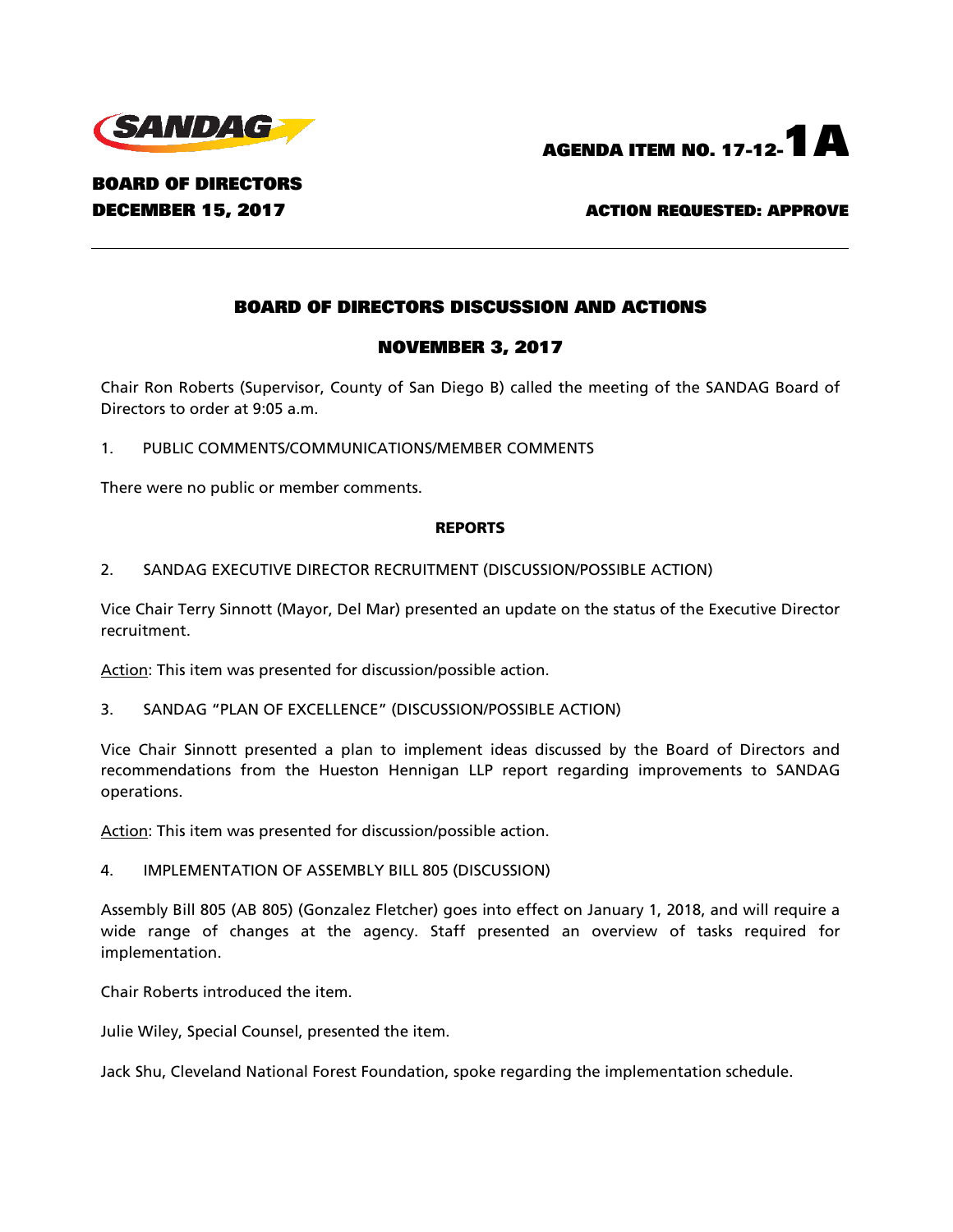Gretchen Newsom, IBEW 569, spoke regarding the implementation schedule.

Action: Upon a motion by Vice Chair Sinnott, and a second by Mayor Ron Morrison (National City), the Board of Directors approved the use of \$50,000 of contingency reserve funds to begin implementation of AB 805, and directed staff to expedite the implementation timeline. Yes – Chair Roberts, Vice Chair Sinnott, Mayor Matt Hall (Carlsbad), Mayor Mary Salas (Chula Vista), Mayor Richard Bailey (Coronado), Mayor Catherine Blakespear (Encinitas), Mayor Sam Abed (Escondido), Mayor Serge Dedina (Imperial Beach), Councilmember Kristine Alessio (La Mesa), Councilmember Jerry Jones (Lemon Grove), Mayor Morrison, Deputy Mayor Chuck Lowery (Oceanside), Mayor Steve Vaus (Poway), Mayor Kevin Faulconer (City of San Diego A), Council President Myrtle Cole (City of San Diego B), Mayor Jim Desmond (San Marcos), Mayor John Minto (Santee), Councilmember David Zito (Solana Beach), and Councilmember John Aguilera (Vista) (weighted vote, 100%). No – None (weighted vote, 0%). Abstain – None (weighted vote, 0%). Absent – El Cajon and County of San Diego A.

# 5. SANDAG 7-POINT DATA ACCURACY AND MODELING WORK PLAN (INFORMATION)

Mayor Vaus introduced the item.

Ray Major, Director of Technical Services and Chief Economist, provided an update on the implementation of the 7-Point Data Accuracy and Modeling Work Plan, which is included in the proposed SANDAG "Plan of Excellence."

Action: This item was presented for information.

## 6. CONTINUED PUBLIC COMMENTS

There were no continued public comments.

## 7. UPCOMING MEETINGS

The next Board Business meeting is scheduled for Friday, November 17, 2017, at 9 a.m. Please note, this meeting is scheduled for the third Friday of the month due to the holiday schedule.

#### 8. ADJOURNMENT

.

Chair Roberts adjourned the meeting at 10:35 a.m.